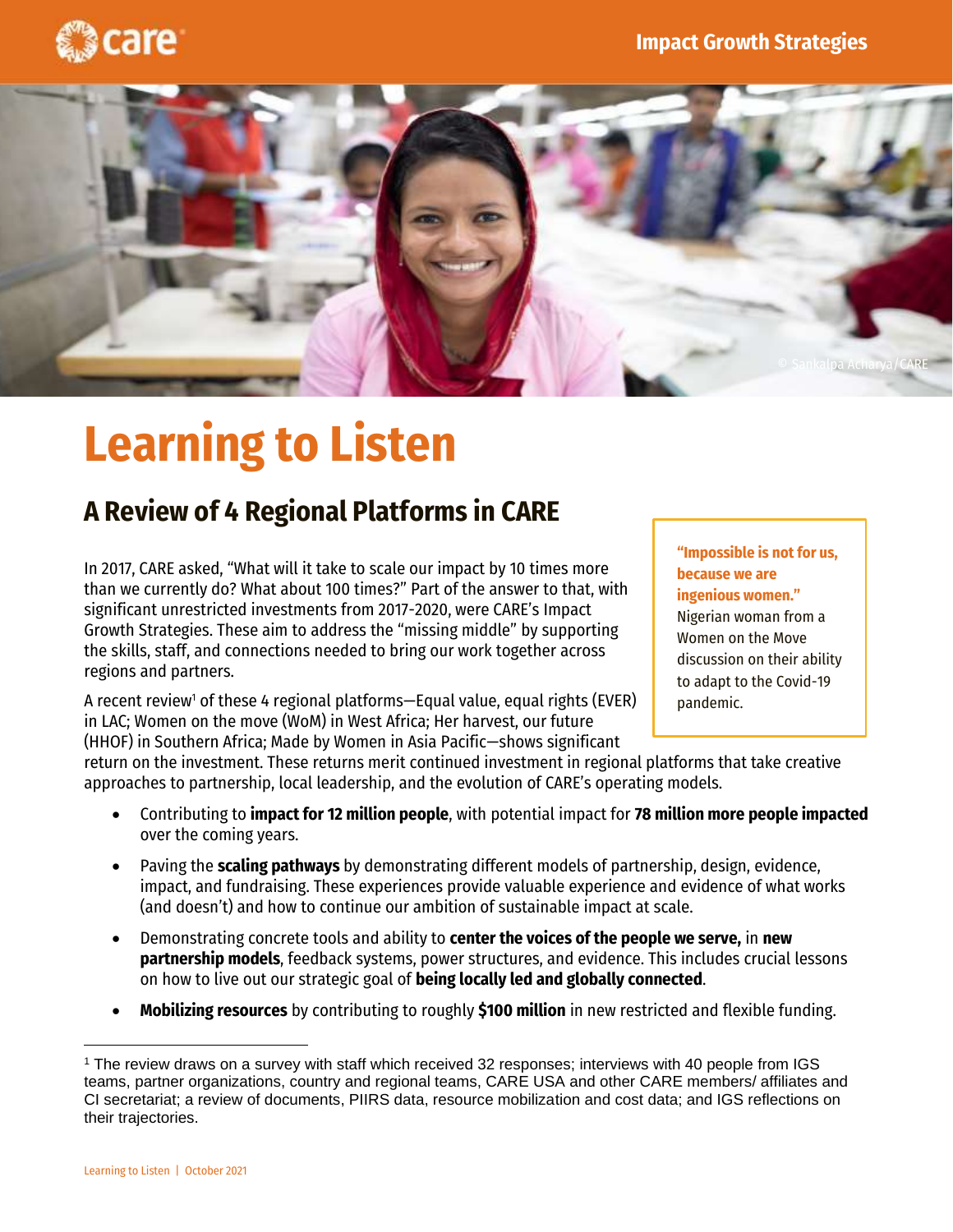# **Benefits of Impact Growth Strategies**

**Equal value, equal rights (EVER) in LAC:** Focuses on the rights of domestic workers. **Impact:**

- Current: 40,000
- Projected: 10.3 million

#### **Women on the move (WoM) in West Africa:**

Focuses on savings groups and women's leadership and solidarity. **Impact:**

• Current: 2.1 million

• Projected: 5.8 million **Her harvest, our future (HHOF) in Southern Africa**

Focuses on women smallholder farmers and food security. **Impact:**

- Current: 9.2 million
- Projected: 30 million

#### **Made by Women in Asia Pacific:** Focuses on

women's rights in the garment sector. **Impact:**

• Current: 217,000

sustainability.<br>Sustainability of the sustainability of the sustainability of the sustainability of the sustainability of the

• Projected: 4.1 million

#### **Impact**

By June 2020, the IGS's had reported in measurable impact in the lives of 12 million across the 4 regional strategies. As the system-wide changes we have influenced continue to take hold, we will likely surpass the initial goal of 31 million in impact to reach 78 million across all four strategies. That's nearly 8% of the impact we achieved in Program 2020, and **39% of our goals for vision 2030**. The vert ambitious impact targets forced CARE to think creatively and stretch our work. For example, we found new ways to operate in Brazil even without a country presence because Brazil is home to 7 of 18 million domestic workers in the LAC region).

This impact number is a conservative estimate, and it likely underrepresents the impacts of social norms and cultural shifts. We have captured the impact of advocacy initiatives—in fact, the IGSs were the driving force behind inventing the AIIR tool that CARE now uses across the organization to measure impact of advocacy work. For less formal changes, we have anecdotal evidence such as stakeholders in LAC beginning to view domestic worker representatives as having equal standing in common forums, or reports in West Africa of a surge of women candidates running for office. We do not yet have systematic ways of measuring that impact. We may also be missing critical insight into potential backlash or unintended harm.

### **Scaling Pathways**

These regional strategies provided vital experience and evidence as preliminary testing grounds for several of CARE's identified pathways to scale. These platforms showed that CARE can demonstrate the flexibility and strategic insight required to scale our impact, and that such scale requires focused, long-term investment.

**Advocacy** was the most common pathway to scale. WoM and HHOF lobbied for government or companies to adapt and scale CARE's VSLA approach. HHOF

lobbied for including nutrition in government agriculture budgets.

EVER in LAC **advocated for** 

**social movements** to have a seat at the table in policy and policy influencing forums. WoM worked with women-led networks to connect them to local, national, and global policy opportunities.

MbW **shifted social norms** across the garment supply chain to challenge the culture of victim blaming in cases of sexual harassment. WoM worked with women to change their norms around public participation so they could be more active as elected leaders and in community decisions.

The IGS experience building, linking, **and leveraging the power of networks**, especially related to supporting social

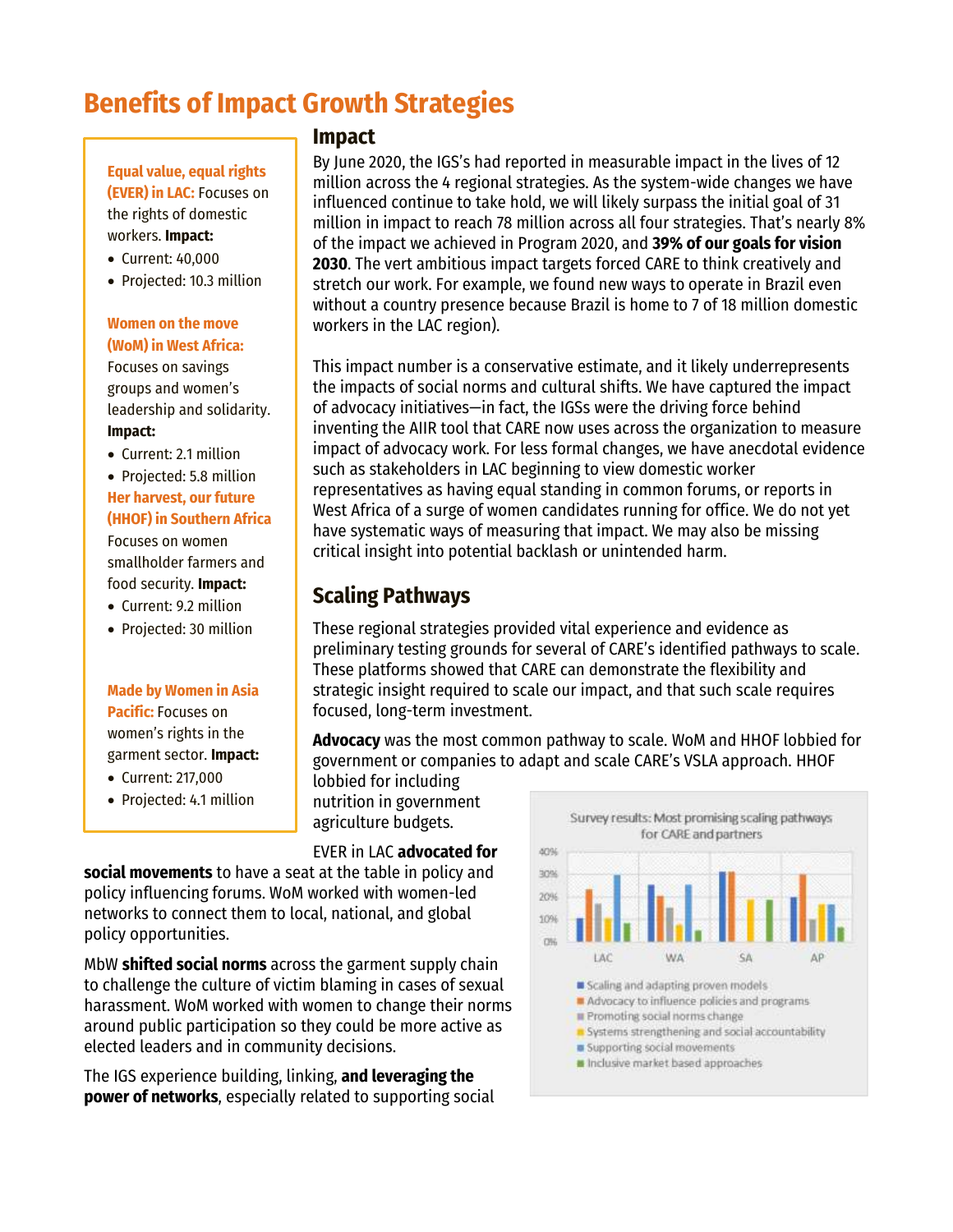movements, shows new opportunities for scale. Networks have been critical to success across all the scaling pathways the IGS used. Operating in networks provides both credibility to operate in the other scaling pathways and may be a scaling pathway on its own.

## **New Partnership Models for Locally Led, Globally Connected**

To achieve their ambitions for scale, all IGS connected with a diverse range of external and internal players across national, regional, global levels to create shared value. Acting in this convening and connecting role coupled with the power of networks—gave CARE legitimacy, influence, and the ability to contribute impact at significant scale. It allowed CARE to overcome silos and work more coherently across a region—both within and outside CARE.

This emphasis on partnership showed promising avenues for how CARE can become locally led and globally connected in line with Vision 2030. There are several key lessons about decentralizing power and creating more space for local leadership that serve as important guideposts for CARE moving forward. The investments in flexible, adaptive, and strategic regional platforms that focused on a core **impact** goal over several years provide new insights into operational changes we must make. Some of these lessons are:

- **Prioritize participant voices:** to ensure progress across very different perspectives, the IGSs prioritized the voices of the people who should benefit most—**the women themselves**. This provided a stable anchor in shifting, even conflicting, partnerships and goals among different actors.
- **Unlock shared vision:** The IGSs created space where diverse actors—from garment brands to trade unions around a common goal.
- **Operate with flexibility**: The funding and hierarchies in the IGS were flexible and allowed teams to operate differently with partners than our traditional models. This built trust and helped partners build skills that mattered to them in their long-term success. **Flexible funding** has been instrumental in being able to build the partnerships. We must adapt partnership systems and to ensure longer term funding to grow and invest in these relationships.
- **Focus externally** on understanding how CARE fit into the broader system. This required deep commitments to listening to others, *providing value to partners* and stakeholders, and sharing power rather than controlling the agenda.
- **Vary partnership models.** IGS teams had a core of long-term partners. They also worked with other stakeholders around specific short-term objectives—in consultation with core partners. A variety of collaborations—both formal and informal, and more frequent light-touch connections strengthened and deepened CARE's networks and made us more credible. As a result of the IGS investments, we are partnering with **more diverse types of organizations** and networks at different levels, in **particular with social movements**, and feminist oriented organizations.
- **Change our role to convener, not contractor:** CARE's role in partnership is focusing more on linking, convening, accompanying. These partnerships demonstrate agility, flexibility, and innovation. The way partnerships evolved in COVID-19 showed that they are resilient and provide promising results for both impact and scale.
- **Cultivate humility and trust:** Partners interviewed are inspired by these shifts, **especially the flexibility, trust, and humility in CARE's approach**. Some of these organizations, such as social movement actors and trade unions were reluctant to work with organizations like CARE or to advocate on the same platform. Now they have built the trust to do so.

These innovative partnerships and local leadership provided many benefits. They made it faster and easier for CARE to respond to crisis, especially in COVID-19. They allowed us to support efforts in places where CARE does not have a long-term presence. They also positioned us to work with partners on critical new advocacy opportunities—like advocacy to garment brands during the COVID-19 crisis.